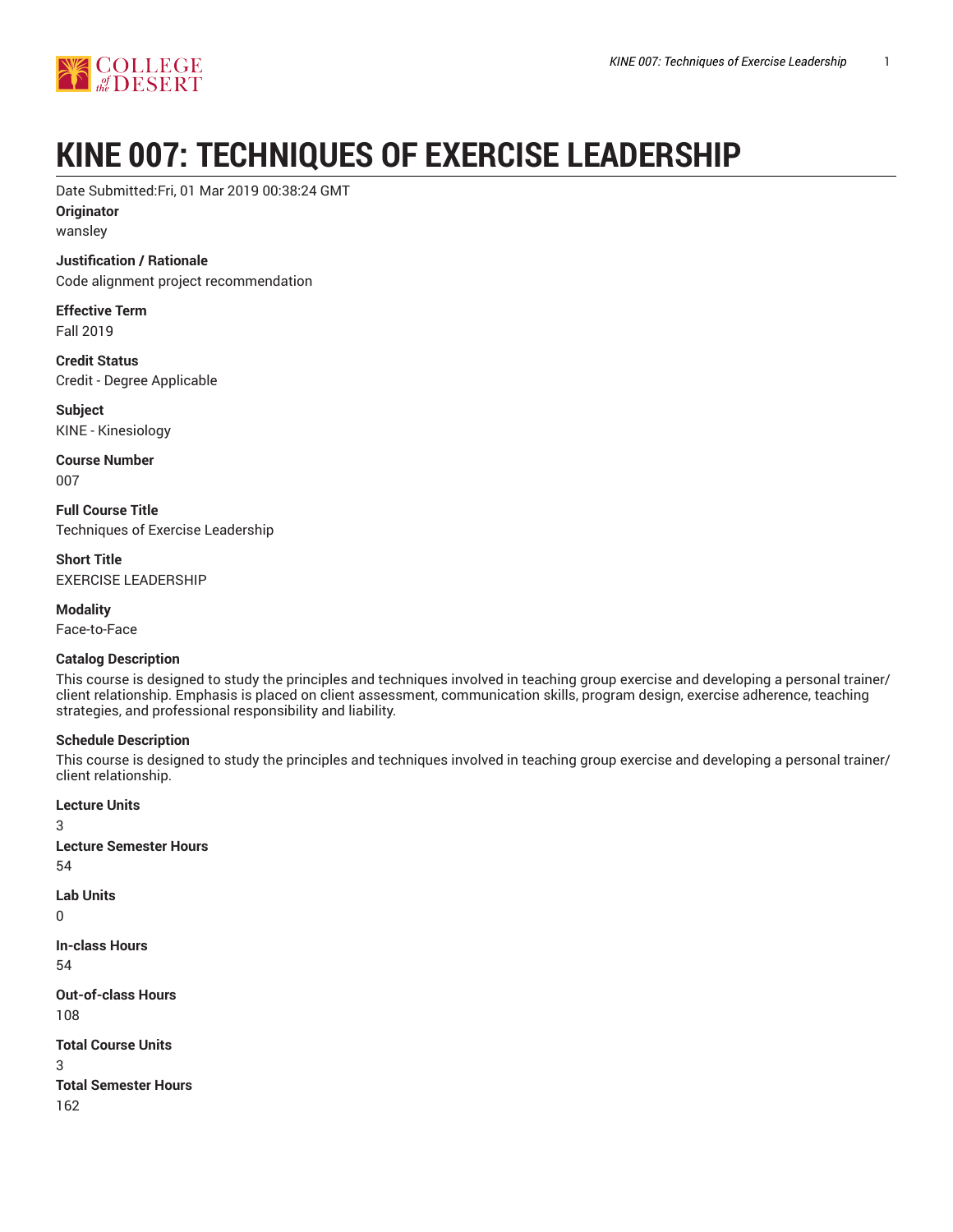

# **Required Text and Other Instructional Materials**

**Resource Type**

Book

**Author**

Clark, M., A. Lucett, S., C. Corn, R., J.

**Title**

Essentials of Personal Training

### **Edition**

3

**Publisher**

Lippincott, Williams, Wilkins

**Year**

2008

**College Level**

Yes

### **Class Size Maximum**

40

### **Course Content**

- 1. Topics may include, but not be limited to:
	- a. Introduction to exercise leadership
		- i. Traits of an ideal instructor
	- b. Effective Communication
		- i. Communication techniques, attending behaviors
		- ii. Techniques to build and enhance support
		- iii. Individual differences affecting behavior
		- iv. Environmental factors
		- v. Body language, non verbal behavior
		- vi. Influence of learning style
		- vii. Stages of communication
	- c. Adherence and Motivation
		- i. Client preference
		- ii. Client expectations
		- iii. Client desire to succeed
		- iv. Lifestyle information
		- v. Strategies that encourage adherence
	- d. Group Exercise Classes-combination, content, sequence.
		- i. Aerobics
		- ii. Circuit training
		- iii. Aerobic interval training
		- iv. Resistance training
		- v. Stretch
		- vi. Low impact, high impact
		- vii. Water fitness
		- viii. Step/bench
		- ix. Spinning
		- x. Components of a class
		- xi. Sequence of movements
		- xii. Advantages and disadvantages
	- e. Group Exercise Concerns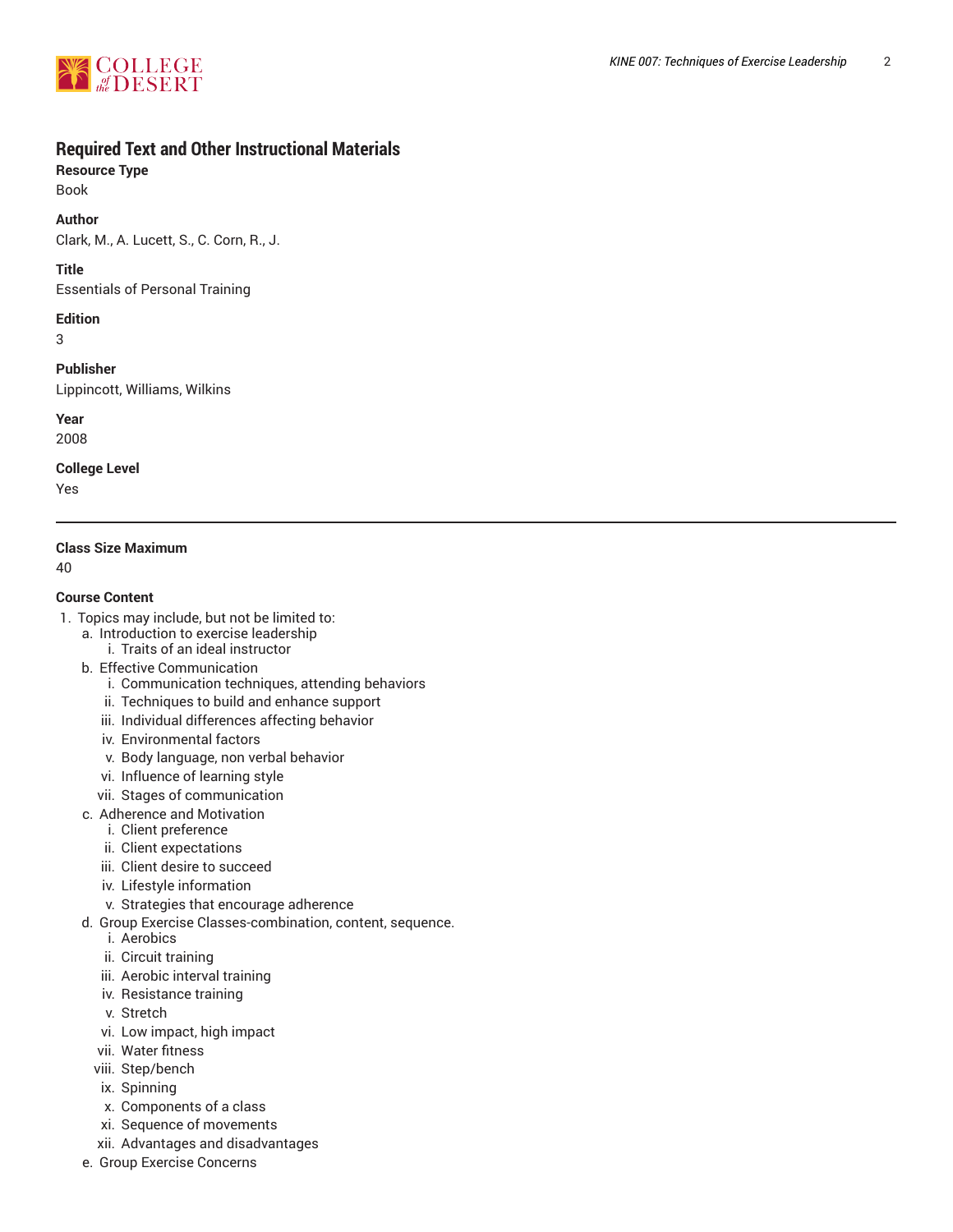

- i. Basics of choreography: variation, repetition, transition
	- 1. Methods: structured, freestyle
	- 2. Adding elements
	- 3. Repetition reduction
	- 4. Verbal and nonverbal cues
	- 5. Basic locomotor steps
	- 6. Music selection
- ii. Selection of movement for phases of exercises
- iii. Biomechanical balance
- iv. Cardiovascular considerations
- v. Musculoskeletal considerations
- vi. Combining resistance and aerobic exercises
	- 1. Group exercise strength building activities
- 2. Factors Affecting Exercise Technique
- a. Posture
	- b. Muscular balance
	- c. Execution of movement
	- d. Body mechanics
	- e. Range of motion
	- f. Stable position
- 3. Factor Leading to Injury
	- a. Contraindicated techniques
	- b. Over use injury
	- c. Shoes
	- d. Modifications, alternatives, or substitutes
	- e. Environmental factors
		- i. Air temperature, humidity, altitude and adaptations.
		- ii. Exercise surface, exercise area, sound and modifications.
- 4. Teaching Strategies
	- a. Feedback and knowledge of results
	- b. Corrective, value, neutral statements
- 5. Designing Instruction
	- a. Goal setting
	- b. Lesson planning
		- i. Class or individual objectives
		- ii. Class activities and time allocation
		- iii. Pattern for class organization
- 6. Teaching Styles
	- a. Command
	- b. Practice
	- c. Reciprocal
	- d. Self check
	- e. Inclusion
- 7. Critique of Teaching Ability
- 8. Legal Terms and Issues
	- a. Liability and negligence
	- b. Areas of Responsibility and guidelines
	- c. Risk Management

### **Course Objectives**

|             | <b>Objectives</b>                                                                                                                                                             |
|-------------|-------------------------------------------------------------------------------------------------------------------------------------------------------------------------------|
| Objective 1 | Identify and define the traits of an ideal instructor.                                                                                                                        |
| Objective 2 | List and describe specific communication techniques that establish rapport and obtain accurate and comprehensive<br>information.                                              |
| Objective 3 | Apply the information obtained from an interview on a client's background, expectations and motivation to the design<br>of an exercise plan that promotes exercise adherence. |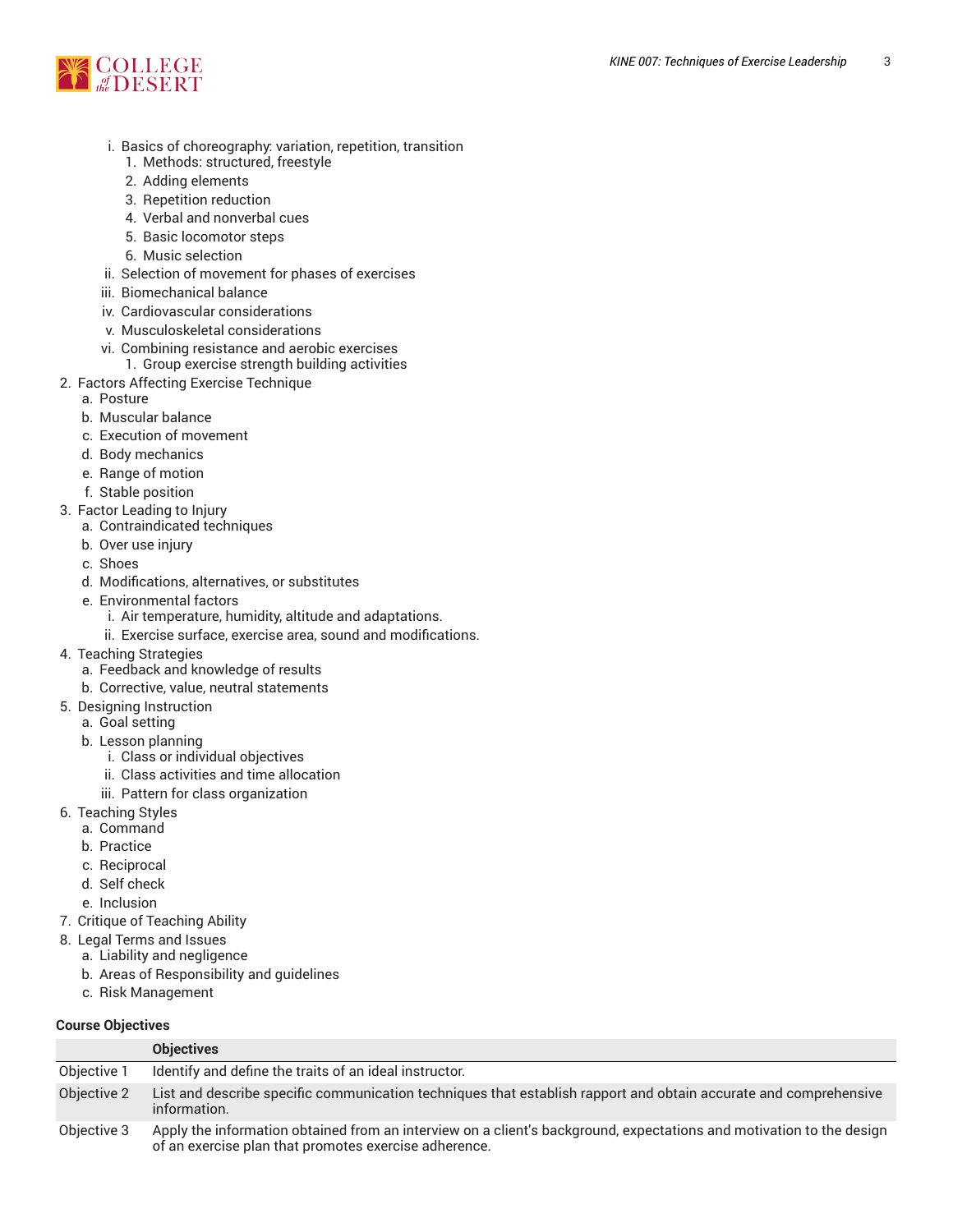

| Objective 4 | List content, combination, and sequence of various types of group exercise.                                   |
|-------------|---------------------------------------------------------------------------------------------------------------|
| Objective 5 | Apply knowledge of choreography and movement to the design of a safe and beneficial exercise plan.            |
| Objective 6 | Identify and define the factors that affect proper exercise techniques and prevent injuries.                  |
| Objective 7 | Design an individual or group class in which a variety of learning methodologies and strategies are utilized. |
| Objective 8 | List and define legal terms and issues that relate to the exercise and fitness business.                      |

### **Student Learning Outcomes**

|           | Upon satisfactory completion of this course, students will be able to:                                                                                                                                     |
|-----------|------------------------------------------------------------------------------------------------------------------------------------------------------------------------------------------------------------|
| Outcome 1 | Demonstrate competence in fitness research, measurement and assessment.                                                                                                                                    |
| Outcome 2 | Demonstrate an understanding of nutrition, exercise physiology, anatomy, and exercise prescription.                                                                                                        |
| Outcome 3 | Develop a personal strength and aerobic conditioning program as related to current fitness trends.                                                                                                         |
| Outcome 4 | Perform, with an increasing degree of proficiency, elementary fitness activities that demonstrate measurable<br>improvements in coordination, aerobic capacity, muscular strength and overall flexibility. |

### **Methods of Instruction**

| <b>Method</b>                                    | Please provide a description or examples of how each instructional<br>method will be used in this course. |                           |  |  |  |
|--------------------------------------------------|-----------------------------------------------------------------------------------------------------------|---------------------------|--|--|--|
| Discussion                                       |                                                                                                           |                           |  |  |  |
| Demonstration, Repetition/Practice               |                                                                                                           |                           |  |  |  |
| Collaborative/Team                               |                                                                                                           |                           |  |  |  |
| Participation                                    |                                                                                                           |                           |  |  |  |
| Observation                                      |                                                                                                           |                           |  |  |  |
| Lecture                                          |                                                                                                           |                           |  |  |  |
| <b>Methods of Evaluation</b>                     |                                                                                                           |                           |  |  |  |
| <b>Method</b>                                    | Please provide a description or examples of how<br>each evaluation method will be used in this course.    | <b>Type of Assignment</b> |  |  |  |
| Written homework                                 |                                                                                                           |                           |  |  |  |
| Oral and practical examination                   |                                                                                                           |                           |  |  |  |
| Student participation/contribution               |                                                                                                           |                           |  |  |  |
| Tests/Quizzes/Examinations                       |                                                                                                           |                           |  |  |  |
| Group activity participation/observation         |                                                                                                           |                           |  |  |  |
| Presentations/student demonstration observations |                                                                                                           |                           |  |  |  |
| Field/physical activity observations             |                                                                                                           |                           |  |  |  |
| Reading reports                                  |                                                                                                           |                           |  |  |  |
| Term or research papers                          |                                                                                                           |                           |  |  |  |
| Critiques                                        |                                                                                                           |                           |  |  |  |

### **Assignments**

### **Other In-class Assignments**

- 1. Prepare short demonstrations
- 2. View and critique student presentations

#### **Other Out-of-class Assignments**

- 1. Personal Fitness Program Design
- 2. Flexibility Program Design
- 3. Strength Training Program Design
- 4. Research Paper
- 5. Student will create and teach to other students an original movement composition (yoga, pilates, core conditioning, aerobics, kickboxing).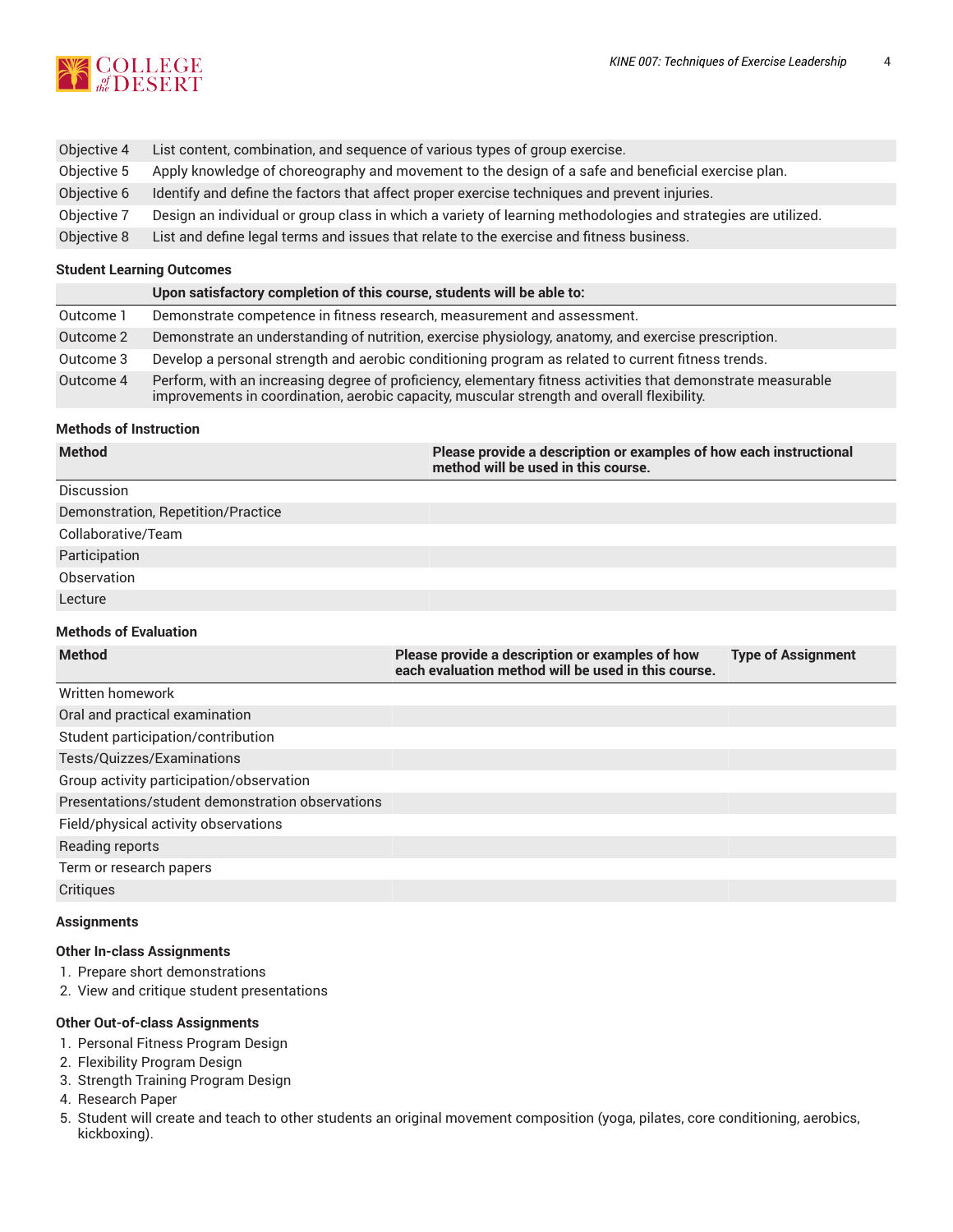

# **Grade Methods**

Letter Grade Only

# **Comparable Transfer Course Information**

**University System** UC **Campus** Humboldt State University

**Course Number** KINS 455 **Course Title** Exercise Prescription/Leadership

# **Catalog Year**

2010-2011

**Rationale** Possible Requirement for Kinesiology TMC.

# **University System** UC

**Campus** San Diego State University

**Course Number** KNS432 **Course Title** Exercise, Fitness, and Health

### **Catalog Year** 2010-2011

**Rationale** Possible requirement for Kinesiology TMC

### **University System**

**CSU Campus** CSU San Bernardino

#### **Course Number** KINE 483

**Course Title** Exercise Prescription

**Catalog Year** 2010-2011

### **Rationale**

Possible requirement for Kinesiology TMC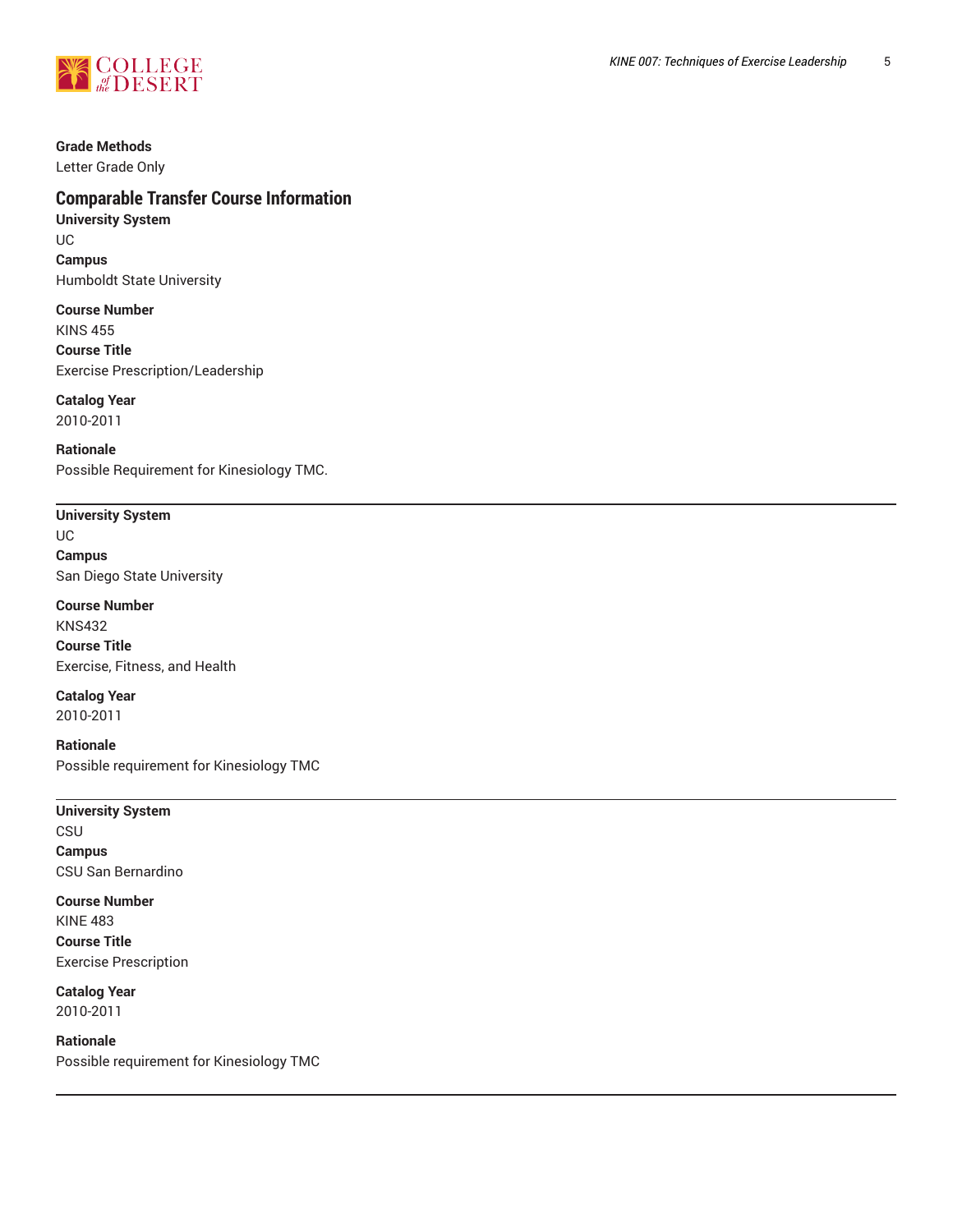

# **MIS Course Data**

**CIP Code** 31.0507 - Physical Fitness Technician.

**TOP Code** 083520 - Fitness Trainer

**SAM Code** C - Clearly Occupational

**Basic Skills Status** Not Basic Skills

**Prior College Level** Not applicable

**Cooperative Work Experience** Not a Coop Course

**Course Classification Status** Credit Course

**Approved Special Class** Not special class

**Noncredit Category** Not Applicable, Credit Course

**Funding Agency Category** Not Applicable

**Program Status** Program Applicable

**Transfer Status** Transferable to CSU only

**Allow Audit** No

**Repeatability** No

**Materials Fee** No

**Additional Fees?** No

# **Approvals**

**Curriculum Committee Approval Date** 03/21/2019

**Academic Senate Approval Date** 03/28/2019

**Board of Trustees Approval Date** 05/17/2019